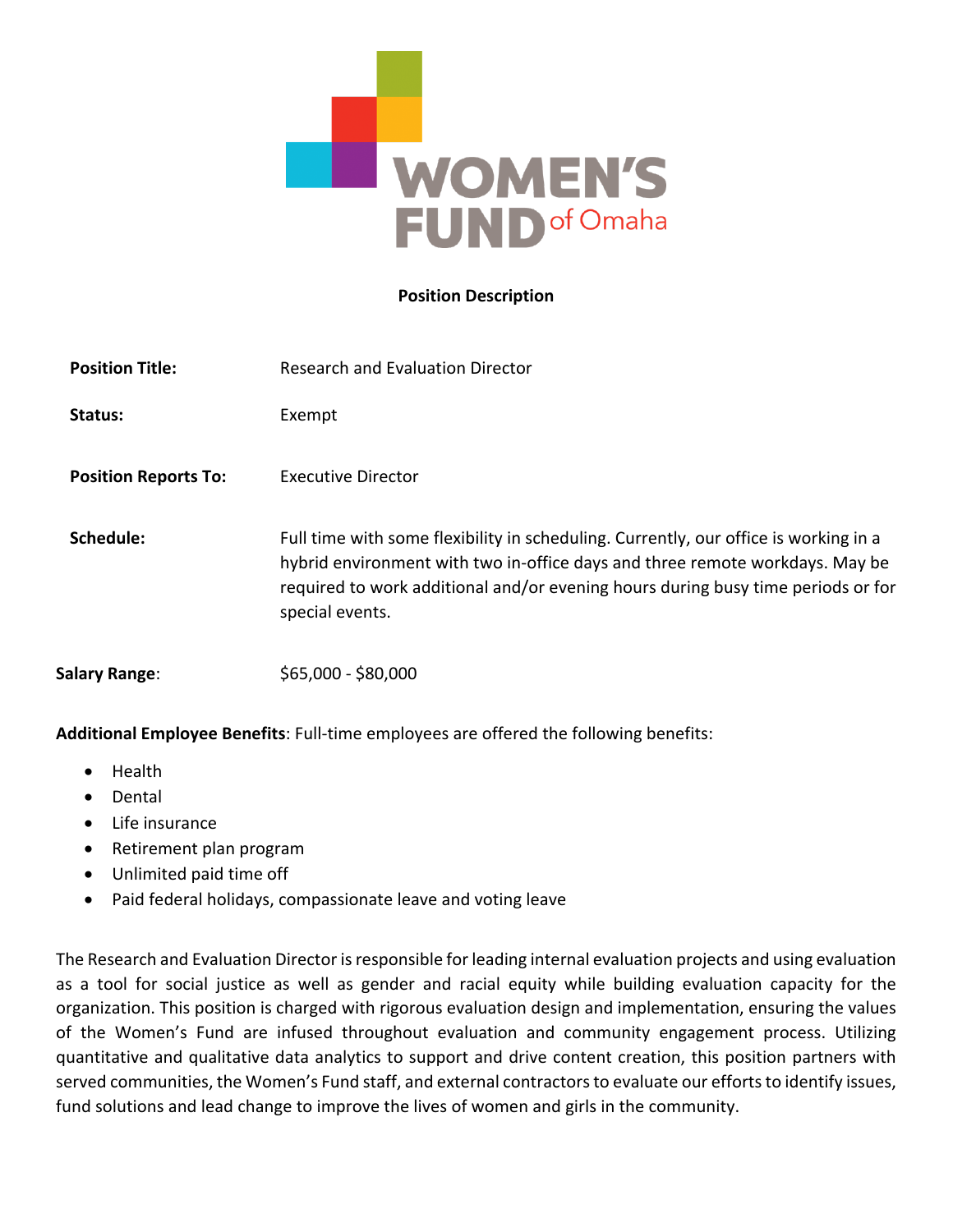# **General Summary of Responsibilities:**

- Design and implement ongoing evaluation projects in collaboration with external and internal partners.
- Develop and maintain protocols to measure and ensure quality and value alignment with a focus on a trauma-informed approach that uplifts lived experience.
- Steward relationships with external evaluators and community stakeholders.
- Research and evaluate data related to emerging topics that impact women and girls.
- Research, evaluate, and write issue papers or briefs to inform public policy work.
- Write, produce and deliver comprehensive reports that document programming / initiative effectiveness that is consumable for the public and our partners and can translate into action.
- Monitor and leverage learning across the organization that focuses on continuous improvement.
- Coordinate with public policy team on data needs and research that supports public testimony.

## I. **Qualifications:**

Bachelor's degree and at least 5 years of relevant experience in evaluation, public administration, research or other related fields, or relevant work experience. Master's degree preferred.

## II. **Knowledge, Skills, Abilities:**

- Commitment to, and the ability to, communicate the mission, vision and values of the Women's Fund, including a commitment to gender and racial equity.
- Ability to take initiative, be solution-focused and drive priorities while working in a fluid and fast-paced environment.
- Demonstrated ability to communicate clearly, consistently and appropriately with internal and external partners (including meeting/group facilitation).
- Knowledge and experience with qualitative data collection and analysis.
- Knowledge and experience with statistical analysis software (i.e., SPSS, SAS and/or equivalent analytical software).
- Demonstrated ability to build community and foster collaborative efforts among cross-sector stakeholders and organizations.

## **How to Apply**

Interested candidates should send a cover letter and resume to Gail Jones, GJones@OmahaWomensFund.org, by June 24, 2022.